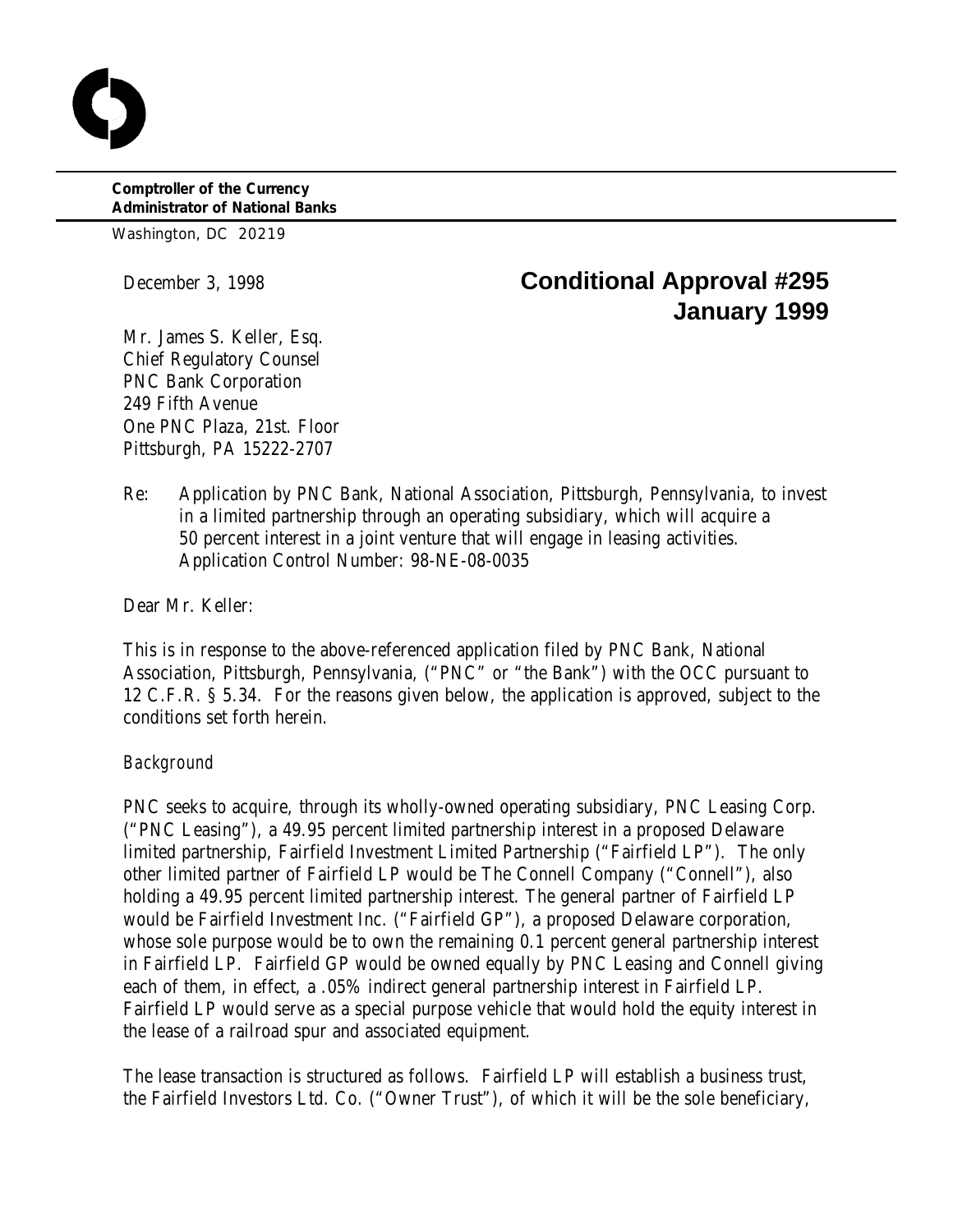to finance and construct a railroad spur ("Spur") to be leased out for use in the transport of  $\text{coal.}^1$  Fairfield LP will make an equity contribution of 3% of the \$130 million cost of the project while the remaining 97% of the cost would be financed through non-recourse loans made to the Owner Trust by various lenders. The Owner Trust will then use the funds to contract with Texas Utilities Electric Company ("the Company") for the construction of the railroad Spur. Once constructed, the Company will lease the Spur from the Owner Trust for three years pursuant to a net full-payout lease ("Facility Lease"). At the expiration of the Facility Lease the Company will have the option to purchase the Spur. If it does not exercise the option, the Company must pay the Owner Trust 89.99% of the cost of the project and, in addition, may be forced to use the Spur and pay a usage fee, pursuant to a Usage Agreement ("Usage Agreement"), for up to an additional twenty-five years. As a result, the residual value of the Facility Lease will be less than 25% of the project.<sup>2</sup>

The Owner Trust will also lease from the Company easements and rights-of-way (the "Site"), necessary for the operation of the Spur pursuant to a head ground lease ("Head GL"). The Owner Trust will then sublease these interests to the Company under the Facility Lease. The cost of the Site to the Owner Trust under the Head GL totals \$600; \$10 per year for a term of 60 years. $3$  This cost is built into the rent requirement of the Facility Lease.

The Facility Lease and Head GL are cross-defaulted so that a default under either agreement will give the Owner Trust the opportunity to operate the Facility in place and in use. The Bank also has represented that the Owner Trust is taking an interest in the Site for the sole purpose of protecting the interest in the Spur in the event of a default.

#### *Discussion*

The Bank's application raises the issue of the authority of a national bank to hold, through an operating subsidiary, a non-controlling 50% interest in a corporation (Fairfield GP)

The Spur is considered personal property under applicable Texas state law. *Texas and New Orleans* <sup>1</sup> *Railroad Co. v. Mrs. Nellie Gillette Schoenfeld, et vir,* 136 Tex. 193, 146 S.W.2d 724 (Texas 1941)*.*

 $2^2$  According to GAAP, a guaranteed residual payment at the close of a lease is included in the minimum lease payments. Therefore, it is deducted from the project cost in determining the residual value of the project. In this case, because the Company is obligated the pay 89.99% of the project cost if it opts not to buy the Spur, the residual value of the Facility Lease would be no more than 10.01%.

 $3$  The Facility Lease, which is 3 years in duration, is 57 years shorter in duration than the Head GL. As a result, the Bank, through the Owner Trust, will bear the risk of the Company not exercising its option to purchase the Spur upon the expiration of the Facility Lease. The Bank has represented that it must take a longer durational interest in the Head GL to protect itself from this possibility. In order for the Spur to be resold or released and the Bank to recoup its investment, the Owner Trust must be able to convey an interest in the Site to ensure the operability of the Spur.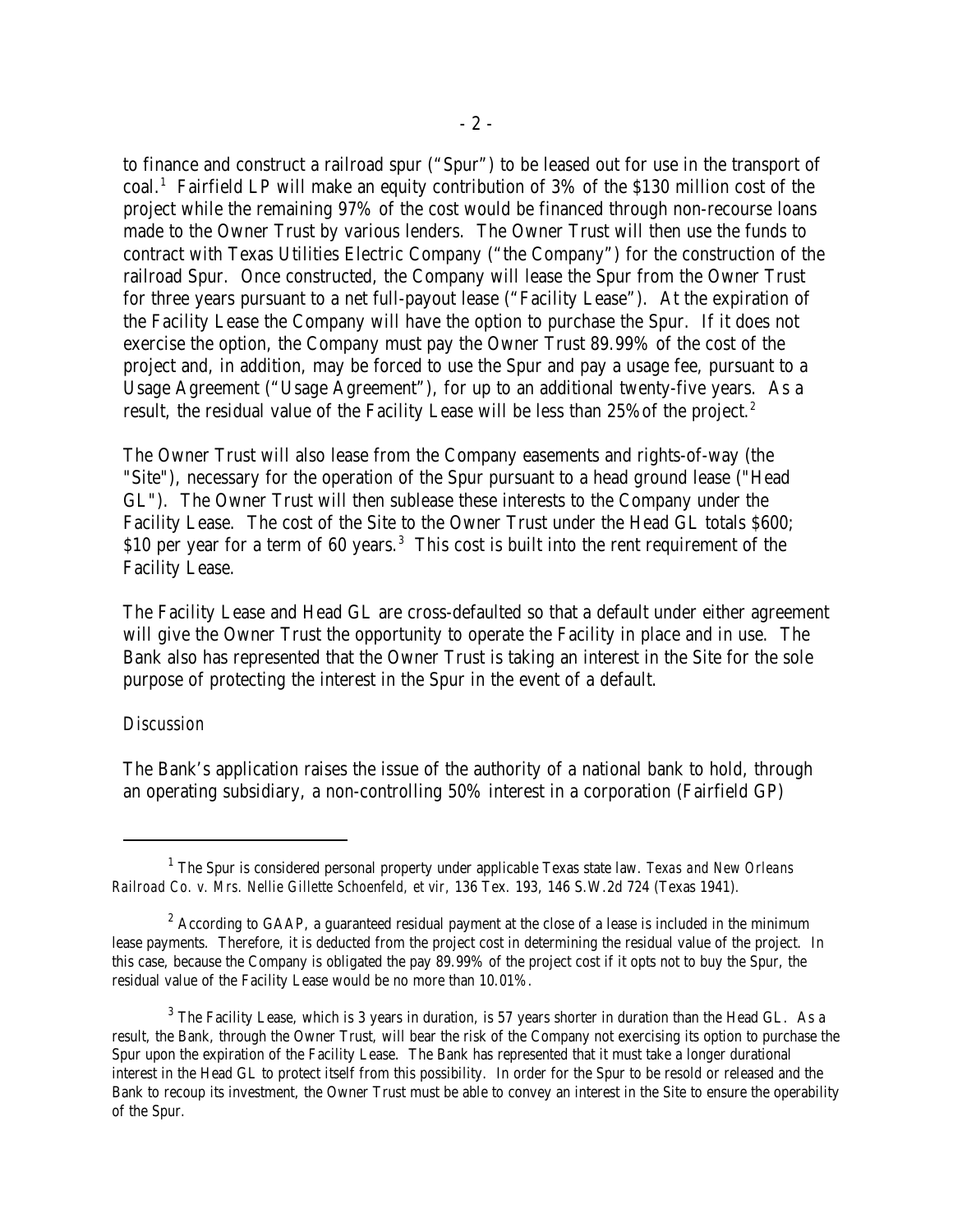whose activity is being general partner of a limited partnership (Fairfield LP) that will engage in various leasing activities. The Bank will also hold, through PNC Leasing, a noncontrolling 49.5% interest in the Fairfield LP. A number of recent OCC Interpretive Letters have analyzed the authority of national banks, either directly or through their subsidiaries, to own a non-controlling interest in an enterprise.<sup>4</sup> These letters each concluded that the ownership of such an interest is permissible provided four standards, drawn from OCC precedents, are satisfied.<sup>5</sup> They are:

(1) The activities of the entity or enterprise in which the investment is made must be limited to activities that are part of, or incidental to, the business of banking;

(2) The bank must be able to prevent the enterprise from engaging in activities that do not meet the foregoing standard, or be able to withdraw its investment;

(3) The bank's loss exposure must be limited, as a legal and accounting matter, and the bank must not have open-ended liability for the obligations of the enterprise; and

(4) The investment must be convenient or useful to the bank in carrying out its business and not a mere passive investment unrelated to *that bank's* banking business.

Each of these four factors is discussed below and applied to your proposal.

(1) *The activities of the entity or enterprise in which the investment is made must be limited to activities that are part of, or incidental to, the business of banking.*

#### a. *Personal Property Leasing*

Lease financing transactions are addressed in the OCC's leasing regulation, 12 CFR Part 23. That regulation states that a bank may enter into lease financing transactions pursuant to two separate statutory authorities: 12 U.S.C. 24(Seventh) or 12 U.S.C. 24(Tenth). You have requested authority for this lease transaction under 12 U.S.C. 24(Seventh).

Section 23.3 of the OCC's leasing regulation defines the general requirements for a conforming personal property lease and provides that:

*See, e.g.,* Interpretive Letter No. 697, *reprinted in* [1995-1996 Transfer Binder] Fed. Banking L. Rep. <sup>4</sup> (CCH) ¶ 81-013 (November 15, 1995); Interpretive Letter No. 732, *reprinted in* [1995-1996 Transfer Binder] Fed. Banking L. Rep. (CCH) ¶ 81-049 (May 10, 1996); Interpretive Letter No. 705, *reprinted in* [1995-1996 Transfer Binder] Fed. Banking L. Rep. (CCH) ¶ 81,020 (October 25, 1995).

<sup>&</sup>lt;sup>5</sup> See also 12 C.F.R. § 5.36(b). National banks are permitted to make various types of equity investments pursuant to 12 U.S.C. § 24(Seventh) and other statutes.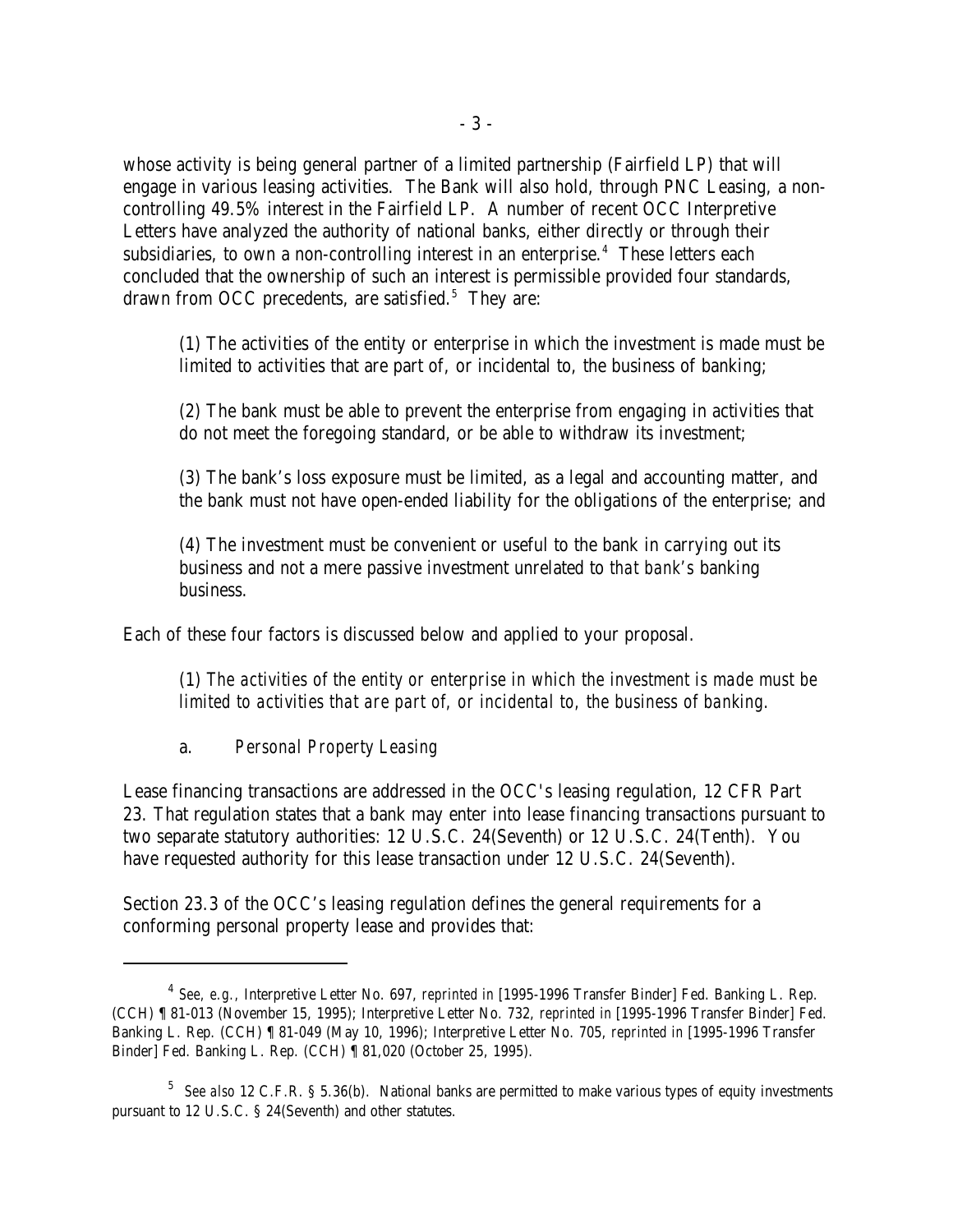A national bank may acquire personal property for the purpose of, or in connection with leasing that property, and may engage in activities incidental thereto, if the lease qualifies as a full-payout lease and a net lease.

12 CFR § 23.3. A "full-payout lease" is defined as a lease in which a national bank reasonably expects to realize the return of its full investment in the leased property and the estimated cost of financing the property over the term of the lease from rentals, estimated tax benefits and the estimated residual value of the property. 12 CFR §23.2(e). The "net lease" requirement means that the national bank will not, directly or indirectly, provide or be obligated to provide for, among other things, servicing and repairs on the leased property or the payment of insurance for the lessee. 12 CFR §23.2(f).

Subpart C of Part 23 further describes the rules governing a 24(Seventh) lease and provides that:

Pursuant to 12 U.S.C. 24(Seventh) a national bank may invest in tangible or intangible personal property . . . for the purpose of, or in connection with leasing that property, if the related lease is a conforming lease representing a noncancelable obligation of the lessee (notwithstanding the possible early termination of that lease).

12 CFR § 23.20(a). In addition, this subpart limits the estimated residual value of a lease authorized under 12 U.S.C. 24(Seventh) to a maximum of 25% of the original cost of the property unless the bank receives a guarantee for any excess residual value above that amount. $6$  12 CFR § 23.21(a) and (b).

Based on your description of the proposed transaction, summarized above, as well as the supporting documentation with which we have been provided, we conclude that the Facility Lease is a conforming lease which complies with the above-mentioned requirements of 12 CFR Part 23.

# b. *Activities "Incidental to" Personal Property Leasing*

Part 23, as recently revised, recognizes that a national bank may engage in activities that are "incidental" to permissible personal property leasing. In the preamble to the final rule,<sup>7</sup> the OCC stated that it retained the authority to approve those activities on a case-by-case

 $6$  As discussed in n.2, above, the residual value of the Facility lease will be no more than 10.01%. At the close of the Facility Lease, the Company will be required to pay the Owner Trust, at a minimum, 89.99% of the cost of the project. GAAP considers this guaranteed payment to be part of the minimum lease payment. Therefore, it is deducted from the cost of the project to determine the residual value.

<sup>&</sup>lt;sup>7</sup> See 61 Fed Reg. 66554 (December 18, 1996).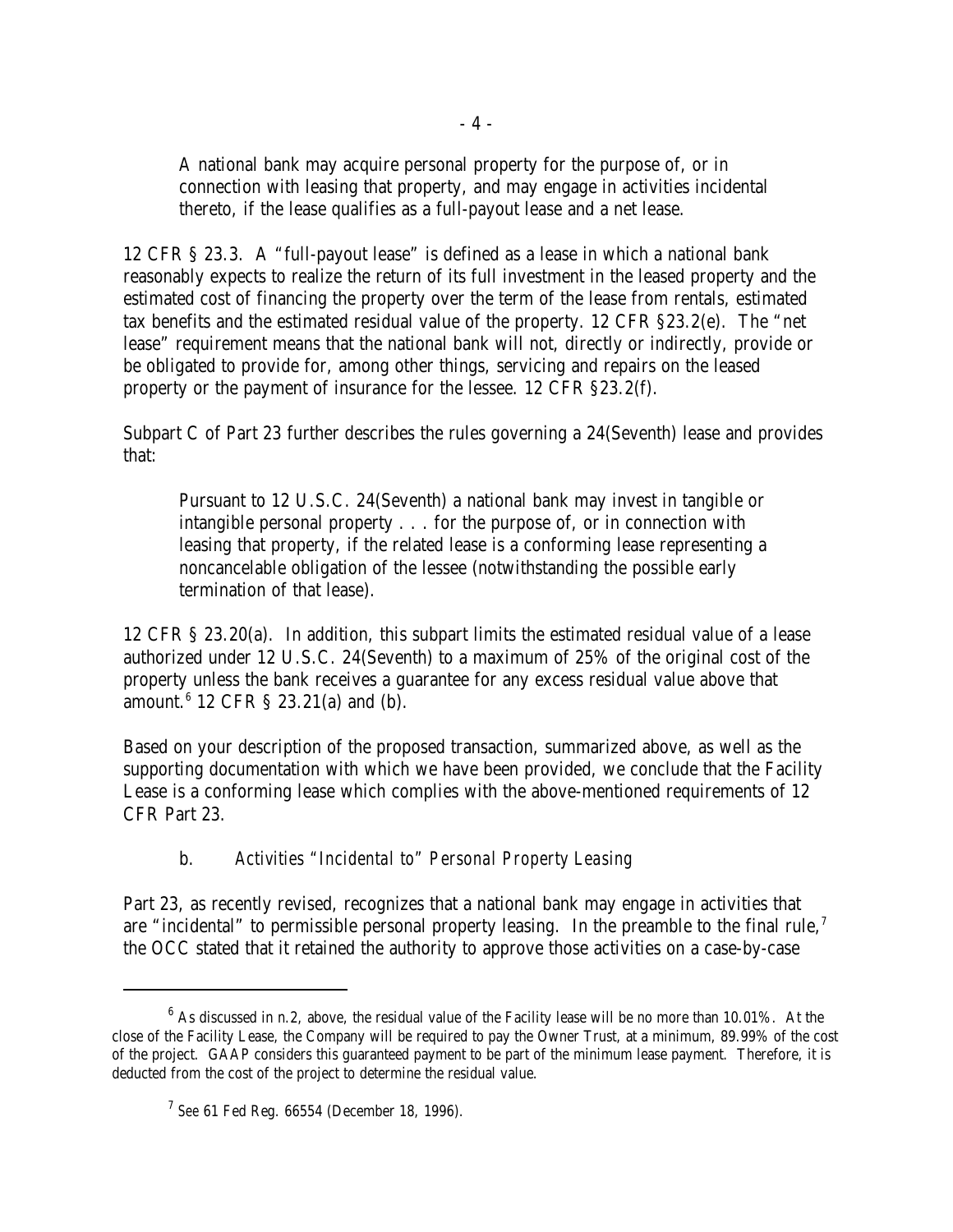basis.<sup>8</sup> In your letter, you request that the OCC find that the acquisition of an interest in real property, represented by the Head GL, is incidental to the Facility Lease.

You represent that PNC Leasing's obligation, through Fairfield LP and the Owner Trust, under the Head GL will not involve the acquisition or leasing of real property for the purpose of speculation. Rather, the Owner Trust is entering into the \$600 Head GL strictly in order to better protect the value and utility of the financed equipment. The Head GL allows PNC Leasing to sustain the value of the personal property collateral in the event of default by ensuring the use of the Spur as a going concern rather than requiring the liquidation of the Spur if such ground lease did not exist.

Real property leasing as an "incidental" activity was contemplated in the promulgation of the Part 23 leasing rule. In the preamble to the final rule, the OCC discussed a facility leasing transaction and concluded that

... under some circumstances real estate leasing may be an incidental component of a personal property leasing transaction. Therefore, consistent with its decision to retain a case-by-case approach to activities incidental to leasing generally, the OCC will determine the permissibility of personal property lease financing transactions that have a real estate leasing component based upon the facts of a given lease financing transaction . . . . This will enable the OCC to review any safety or soundness or other supervisory concerns that particular transactions may present.

61 Fed Reg. 66554, 66556 (December 18, 1996).

The primary concern in permitting a bank to become a party to a real property lease is the restrictions imposed by 12 U.S.C. § 29 which states:

A national banking association may purchase, hold and convey real estate for the following purposes, and for no others:

| <b>First</b>  | Such as shall be necessary for its accommodation in the  |
|---------------|----------------------------------------------------------|
|               | transaction of its business.                             |
| <b>Second</b> | Such as shall be mortgaged to it in good faith by way of |
|               | security for debts previously contracted.                |
| <b>Third</b>  | Such as shall be conveyed to it in satisfaction of debts |
|               | previously contracted in the course of its dealings.     |

<sup>&</sup>lt;sup>8</sup> *Id.*, at 66556.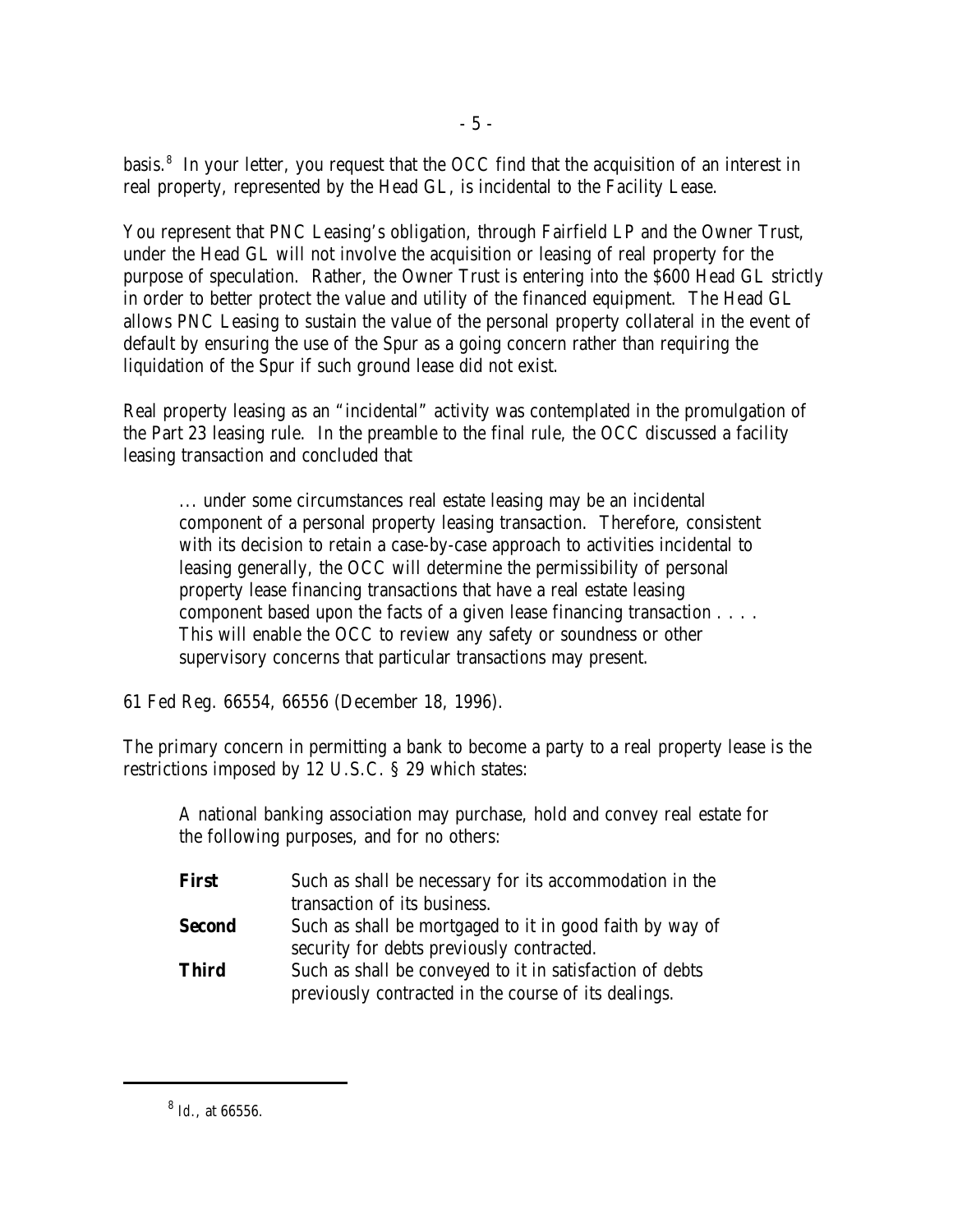**Fourth** Such as it shall purchase at sales under judgments, decrees, or mortgages held by the association, or shall purchase to secure debts due to it.

But no such association shall hold the possession of any real estate under mortgage, or the title and possession of any real estate purchased to secure any debts due to it, for a longer period than five years except as otherwise provided in this section.

12 U.S.C. § 29.

A threshold question raised by Section 29 is whether real property leasing was contemplated as being within the purview of the statute. For the purposes of this analysis only, we assume that a leasehold interest in real estate is subject to the restrictions of Section 29.<sup>9</sup>

The OCC has previously approved facility leasing transactions.<sup>10</sup> As discussed above, Part 23 recognizes as permissible the incidental use of real property to secure a bank's interest in personal property that it is leasing, depending on the facts of a given case. This position is predicated on the real property interests being, in fact, incidental to the primary transaction - the personal property lease. The measure of what constitutes "incidental" will vary in each case depending on the facts.

In the proposed transaction, several factors indicate that the \$600 Head GL is incidental to the Facility Lease. First, PNC Leasing, through Fairfield LP and the Owner Trust, need not advance any money for the Site because the rent amount owed to the Owner Trust by the Company under the Facility Lease includes the amount of rent that the Owner Trust must pay under the Head GL.<sup> $11$ </sup> Because of these matched obligations, there is no cost to PNC Leasing for the Head GL as compared to the substantial cost for the Facility Lease. Further, PNC Leasing, through Fairfield LP and the Owner's Trust, only has a leasehold interest in the real property - not legal title. Its interest in the real property is directly related to the amount of time it will take PNC Leasing to recoup its investment in the Spur,

 $9$  This proposed leasehold interest arguably is permissible under the actual wording of the statute. Section 29 says that no bank may hold "possession" or "title and possession" of real estate. In this case, the bank would have neither title to the property, nor actual possession of it during the term of the Facility Lease. At the point that the bank might take possession of the property, i.e. upon termination of the Facility Lease, the bank would be required to divest itself of its interest in the Head GL within 10 years.

<sup>&</sup>lt;sup>10</sup> See, Interpretive Letter No. 770 (February 10, 1997), *reprinted in* [1996-1997 Transfer Binder] Fed. Banking L. Rep. ¶ 81-134; Corporate Decision No. 98-35 (June 10, 1998).

 $11$  The Head GL does contain a provision assessing a rent of \$10 per year. However, in light of this nominal obligation, there will be no meaningful cost for the Head GL.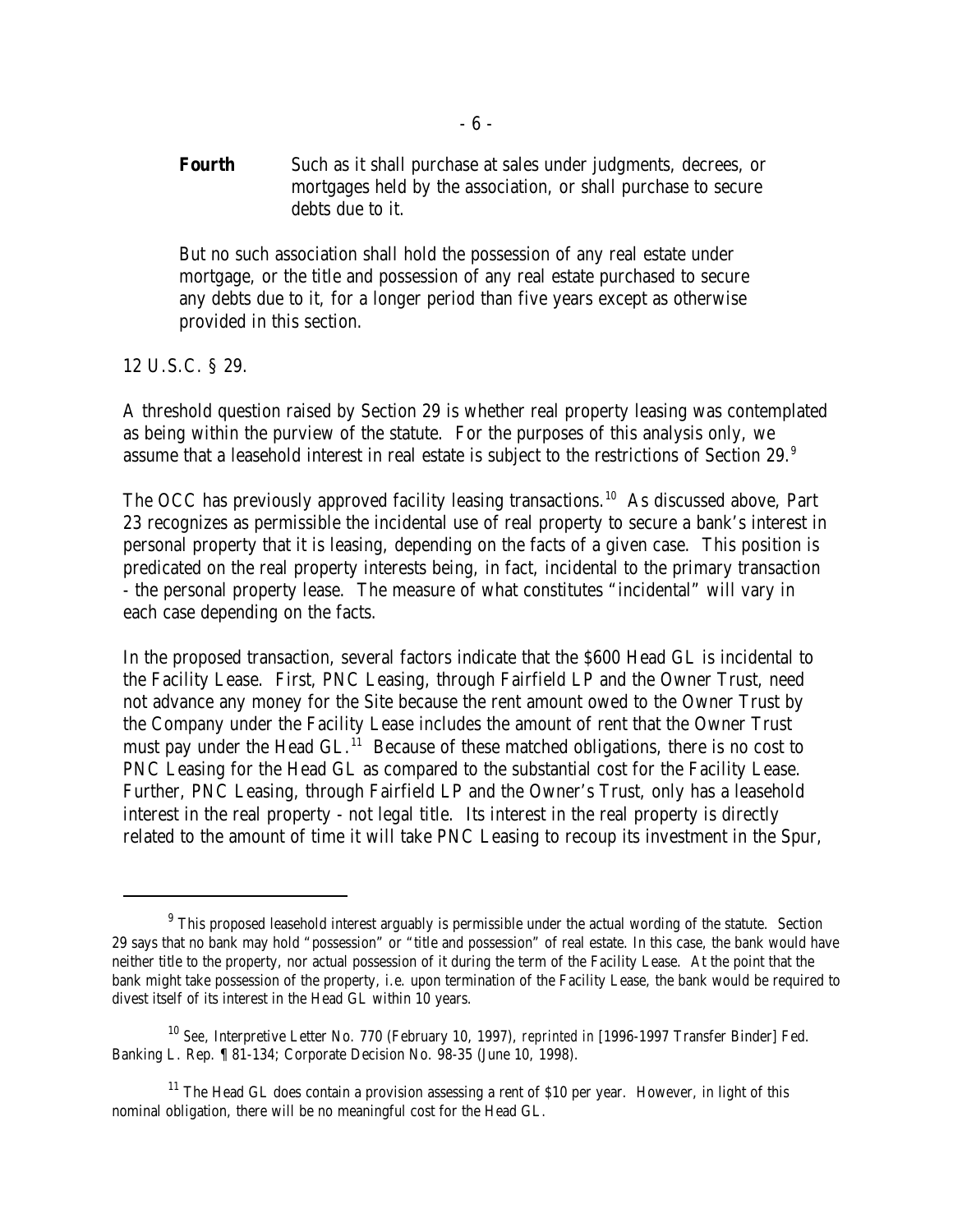at which point its leasehold interest will expire.<sup>12</sup> Finally, the Bank has represented that the Owner Trust's only purpose in entering into the Head GL is to ensure the value of the equipment being leased under the Facility Lease.

The Head GL is not inconsistent with any of the purposes underlying the restrictions of Section  $29.^{13}$  The Bank's funds are not being removed from the channels of commerce, nor is there speculation in the value of real estate, because the amount owed under the Head GL is directly covered by the rental payments received under the Facility Lease. In addition, no large mass of real estate will be accumulated or held by the Bank as the Bank, through the Owner Trust, is limited to a leasehold interest in the Site.

In addition, the proposed transaction poses no particular safety and soundness concerns. As mentioned earlier, the Owner Trust's obligation to pay on the Head GL is covered by payments received under the Facility Lease. Further, the Facility Lease and the Head GL both have cross-default provisions which would allow the Owner Trust to operate the Spur if there were a default under either agreement. This provision would insulate the Bank from the possibility of having to disassemble the Spur and liquidate it in the event of default.

Thus, the first standard is satisfied.

(2) *The bank must be able to prevent the enterprise from engaging in activities that do not meet the foregoing standard, or be able to withdraw its investment.*

The activities of the enterprise in which a national bank may invest must be part of or incidental to the business of banking not only at the time the bank first acquires its

 $12$  Although the Head GL runs approximately 57 years longer than the Facility Lease, the Bank has indicated that the reason for this provision is to ensure the marketability of the Spur at the close of the Facility Lease term. If the remaining useful life of the Spur cannot be utilized because the Site on which it sits no longer is transferable, then the Bank will be unable to sell or release the Spur after the Facility Lease with the Company ends. This fact becomes clear when it is viewed in light of the Usage Agreement. The Owner Trust would be unable to enforce the Usage Agreement, and require the Company to use the Spur for up to an additional 25 years, unless it held the rights to the Site on which the Spur sits. The remaining 32 years under the Head GL would ensure the continued useful life of the Spur following the expiration of the Usage Agreement, thereby allowing the bank to market the Spur at that time.

<sup>&</sup>lt;sup>13</sup> For example, the Supreme Court in *Union National Bank v. Matthews*, stated that

<sup>[</sup>t]he object of [Section 29] was obviously threefold. It was to keep the capital of the banks flowing in the daily channels of commerce; to deter them from embarking in hazardous real estate speculations; and to prevent the accumulation of large masses of such property in their hands, to be held, as it were, in mortmain.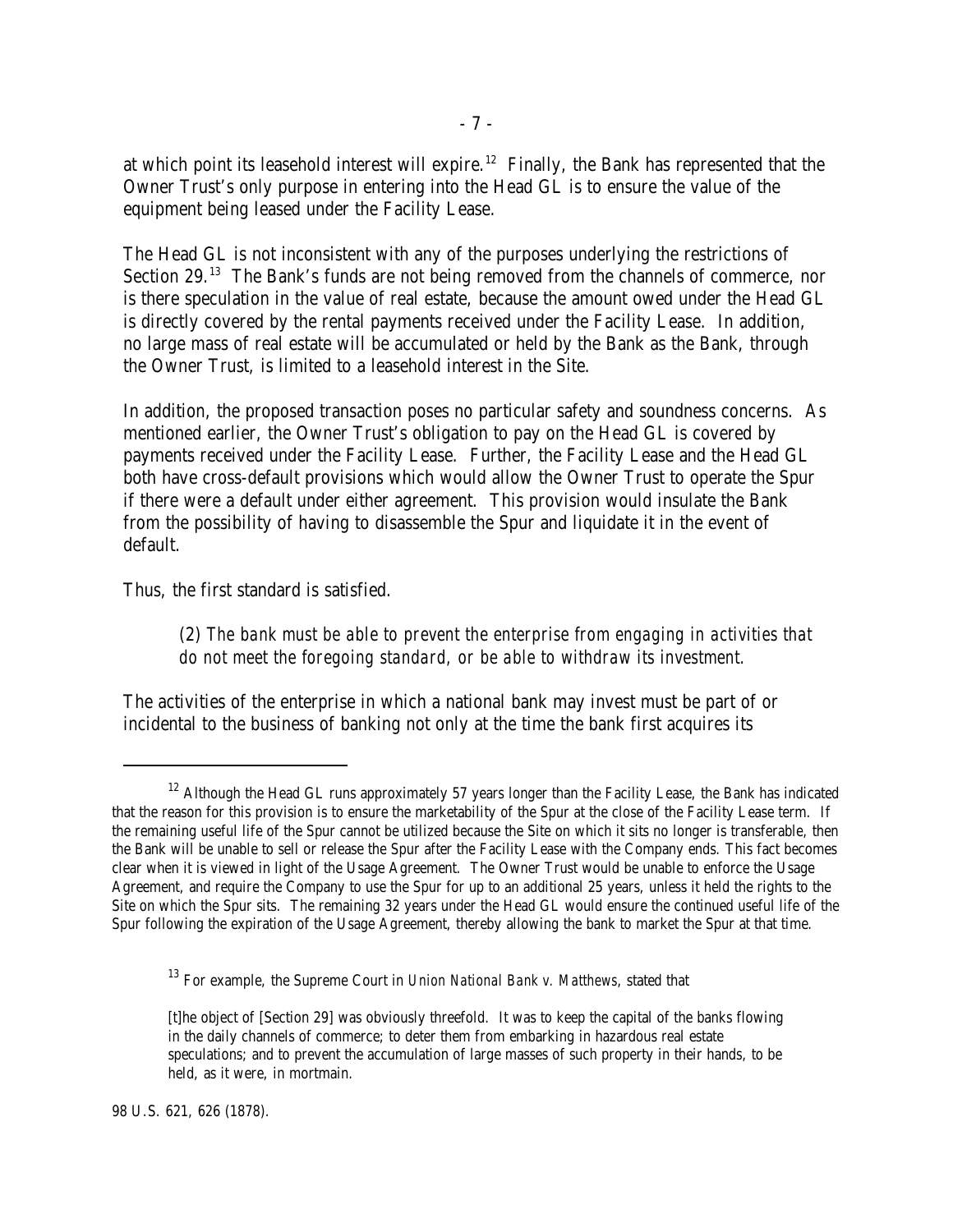ownership, but for as long as the bank has an ownership interest. This standard may be met in different ways, depending upon the type of entity in which the investment is made. Ordinarily, in the absence of agreement otherwise, each partner in a general partnership has equal rights in the management and conduct of the partnership business, regardless of the level of "ownership." Uniform Partnership Act § 401(f)(1994). In addition, partners can allocate control among themselves through a partnership agreement. *Id*. § 103(a). Such agreements commonly require a unanimous vote on matters deemed to be fundamental, thus giving each partner a veto power. Therefore, when a national bank invests (through an operating subsidiary) in a general partnership, the OCC requires that the bank be able to exercise a veto power over the activities of the partnership, or be able to dispose of its interest. *See, e.g.,* Interpretive Letter No. 625, *reprinted in* [1993-1994 Transfer Binder] Fed. Banking L. Rep. (CCH) ¶ 83,507 (July 1, 1993). This ensures that the bank will not become involved in impermissible activities.

The terms of the limited partnership agreement and bylaws of Fairfield LP will enable the Bank, through PNC Leasing, to limit Fairfield LP's actions and Fairfield GP's actions as general partner thereof, to activities that are permissible for national banks. Specifically, the limited partnership agreement states that in no event shall Fairfield LP engage in any activity that is not part of, or incidental to, the business of banking without the prior consent of all partners. Additionally, the agreement also specifies that any changes may be made only with the consent of both limited partners. Therefore, the Bank (through PNC Leasing) will have the right to veto any proposed activities of Fairfield LP that it considers to be impermissible for national banks. These provisions assure that the Bank will effectively be able to prevent Fairfield LP and the Owner Trust from engaging in any impermissible activity as long as PNC Leasing continues to be a partner in Fairfield LP. Thus, the second standard is satisfied.

(3) *The bank's loss exposure must be limited, as a legal and accounting matter, and the bank must not have open-ended liability for the obligations of the enterprise.*

## a*. Loss exposure from a legal standpoint*

A primary concern of the OCC is that national banks should not be subjected to undue risk. Where an investing bank will not control the operations of the entity in which the bank holds an interest, it is important that the national bank's investment not expose it to unlimited liability. Normally, this is not a concern when a national bank invests in a corporation, for it is generally accepted that a corporation is an entity distinct from its shareholders, with its own separate rights and liabilities, provided proper corporate separateness is maintained. 1 W. Fletcher, Cyclopedia of the Law of Private Corporations § 25 (rev. perm. ed. 1990). The same is generally true when a national bank invests in a limited partnership. Under Delaware law, the corporate veil of PNC Leasing will protect the Bank from the potentially open-ended exposure associated with a direct investment in the general partner of a limited partnership. Delaware law also provides that PNC Leasing,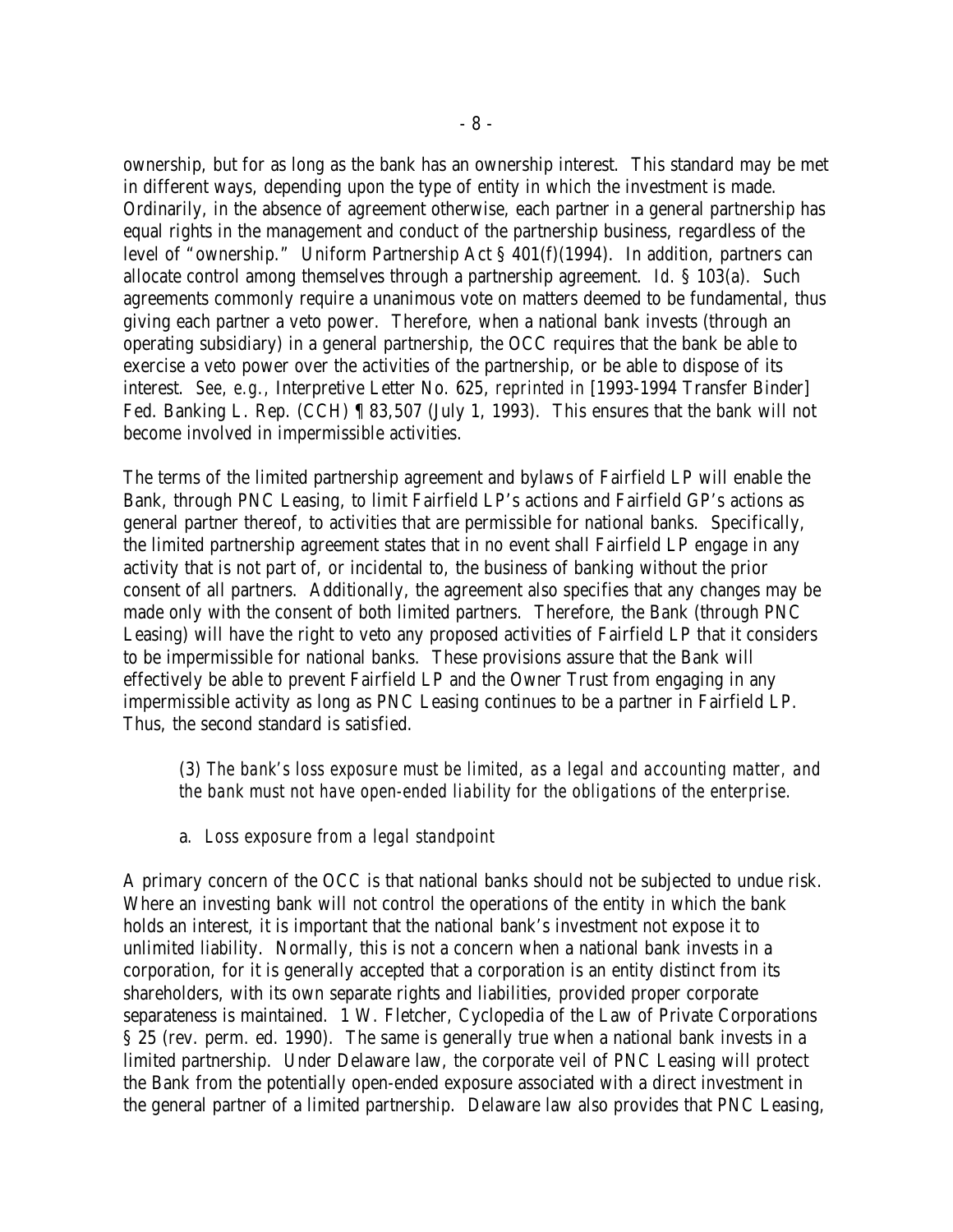as a Limited Partner in Fairfield LP, is liable only up to the amount of its interest in the partnership. Del. Code Ann. tit. 6, § 17-303 (Mitchie 1996). In addition, the draft partnership agreement provides that the limited partners are not liable for the obligations of the Fairfield LP over the amount of their investment and limits the total amount of capital contributions that the limited partners may be required to make. Section 11.2, Draft Partnership Agreement.

National banks are not permitted to be partners in general partnerships due to the potential unlimited liability for the acts of other partners within the scope of the partnerships. *See Merchants National Bank v. Wehrmann*, 202 U.S. 295 (1906). However, the OCC permits operating subsidiaries of national banks to enter into general partnerships that engage in permissible activities because the corporate veil of the subsidiary corporation protects the bank from the potentially open-ended exposure associated with a direct partnership investment. Interpretive Letter No. 289, *reprinted in* [1983-1984 Transfer Binder] Fed. Banking L. Rep. (CCH) ¶ 85,453 (May 15, 1984) (national bank's operating subsidiary permitted to act as general partner in banking-related venture--joint ATM network). Such is the case here, where the general partner of Fairfield LP is Fairfield GP, a partnership that is  $50\%$  owned by PNC Leasing, an operating subsidiary of the Bank.<sup>14</sup>

# b. *Loss exposure from an accounting standpoint*

From an accounting standpoint, the loss exposure of the Bank will also be limited. The Bank states that the investment by PNC Leasing in Fairfield LP will be accounted for as unconsolidated subsidiaries of PNC under the equity method of accounting. Under this method, losses recognized by the investor will not exceed the amount of its investment (including extensions of credit or guarantees, if any) shown on the investor's books. *See generally,* Accounting Principles Board, Op. 18 ¶ 19 (1971). In assessing a bank's loss exposure as an accounting matter, the OCC has previously recognized that the appropriate accounting treatment for a bank's 20-50% ownership share in an entity is to report it as an unconsolidated entity under the equity method of accounting.

Therefore, for both legal and accounting purposes, the Bank's potential loss exposure relative to Fairfield LP and Fairfield GP should be limited to the amount of its investment in those entities. Since that exposure will be quantifiable and controllable, the third standard is satisfied.

 $14$  PNC has stated that the bylaws of Fairfield GP will include provisions stating that Fairfield GP shall not engage in any activity that is not part of, or incidental to, the business of banking, and that it is subject to supervision, regulation, and examination by the OCC.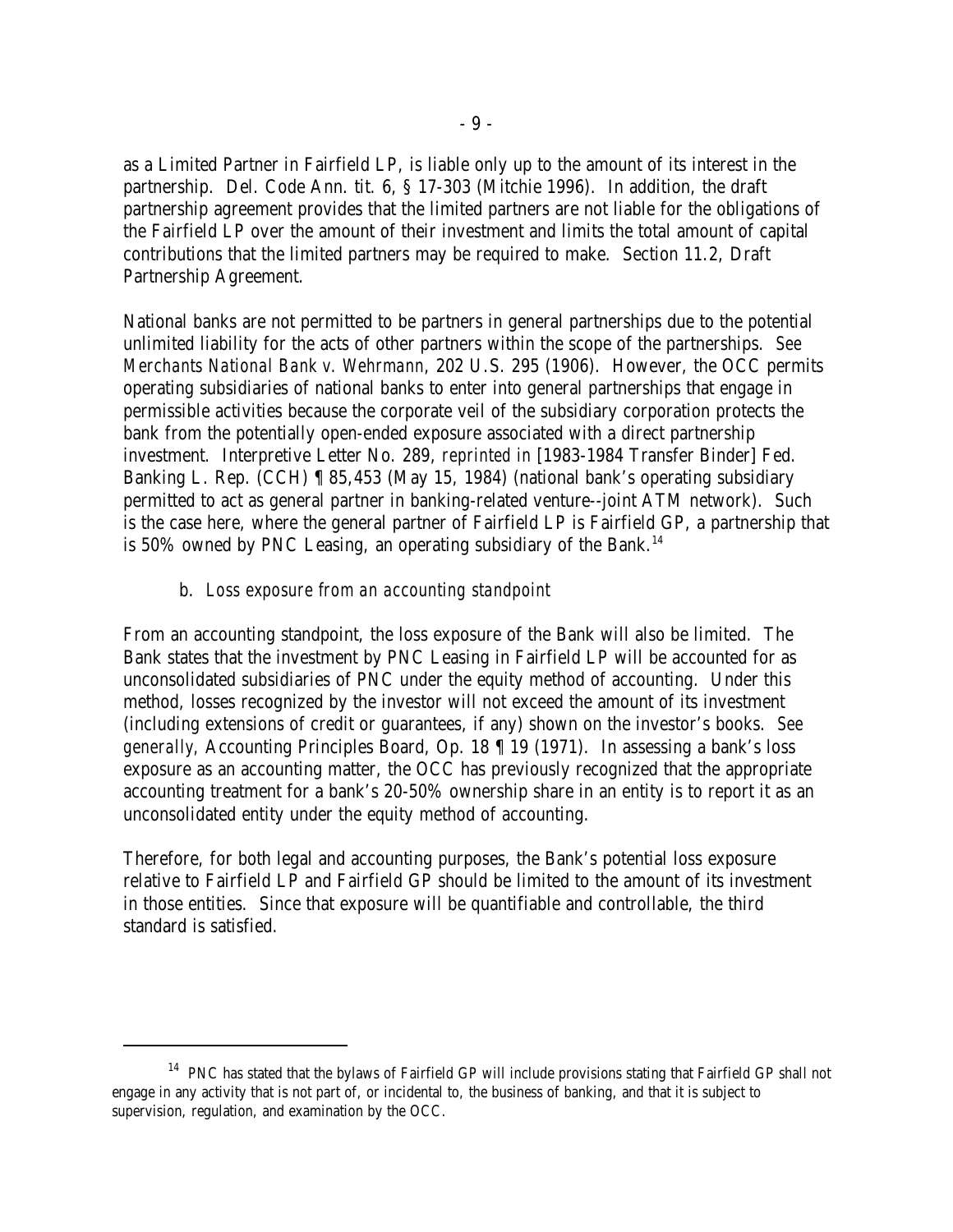(4) *The investment must be convenient and useful to the bank in carrying out its business and not a mere passive investment unrelated to that bank's banking business.*

A national bank's investment in an enterprise or entity must also satisfy the requirement that the investment have a beneficial connection to the *bank's* business, *i.e.,* be convenient or useful to the investing bank's business activities, and not constitute a mere passive investment unrelated to that bank's banking business. Twelve U.S.C. § 24(Seventh) gives national banks incidental powers that are "necessary" to carry on the business of banking. "Necessary" has been judicially construed to mean "convenient or useful." *See Arnold Tours, Inc. v. Camp,* 472 F.2d 427, 432 (1st Cir. 1972). The provision in 12 U.S.C. § 24(Seventh) relating to the purchase of stock was intended to make it clear that it did not authorize speculative investment banking activities in connection with stock. Therefore, a consistent thread running through our precedents concerning stock ownership is that it must be convenient or useful to the bank in conducting *that bank's* banking business. The investment must benefit or facilitate that business and cannot be a mere passive or speculative investment. $15$ 

PNC is currently engaging in leasing activities similar to those to be conducted by Fairfield LP. The proposed joint venture investment in the special purpose entity would enable PNC Leasing to engage in a leasing transaction that is consistent with and an extension of its equipment leasing business.

The fact that PNC Leasing will be a 50% owner of Fairfield LP is evidence of its intention to remain actively involved in these lines of business. The management and control of Fairfield LP will be vested in Fairfield GP, that will be managed by its board of directors consisting of no fewer than two directors. By virtue of its one-half ownership of Fairfield LP, at least one half of the directorships can be selected by PNC Leasing. Far from being a passive or speculative investment, the subsidiary's 50% ownership interest will enable the Bank to continue to be an active provider of leasing and related services.

For these reasons, the proposed investment is convenient and useful to the Bank in carrying out its business and is not a mere passive investment. Thus, the fourth standard is satisfied.

<sup>&</sup>lt;sup>15</sup> See, e.g., Interpretive Letter No. 543, *reprinted in* [1990-1991 Transfer Binder] Fed. Banking L. Rep. (CCH) ¶ 83,255 (February 13, 1991) (national bank authorized to acquire nominal stockholding for membership in corporation of primary dealers in government securities); Interpretive Letter No. 427, *reprinted in* [1988-1989 Transfer Binder] Fed. Banking L. Rep. (CCH) ¶ 85,651 (May 9, 1988) (national bank permitted to buy Farmer Mac stock in nominal amounts); Interpretive Letter No. 421, *reprinted in* [1988-1989 Transfer Binder] Fed. Banking L. Rep. (CCH) ¶ 85,645 (March 14, 1988) (national bank permitted to invest in the Government Securities Clearing Corporation).